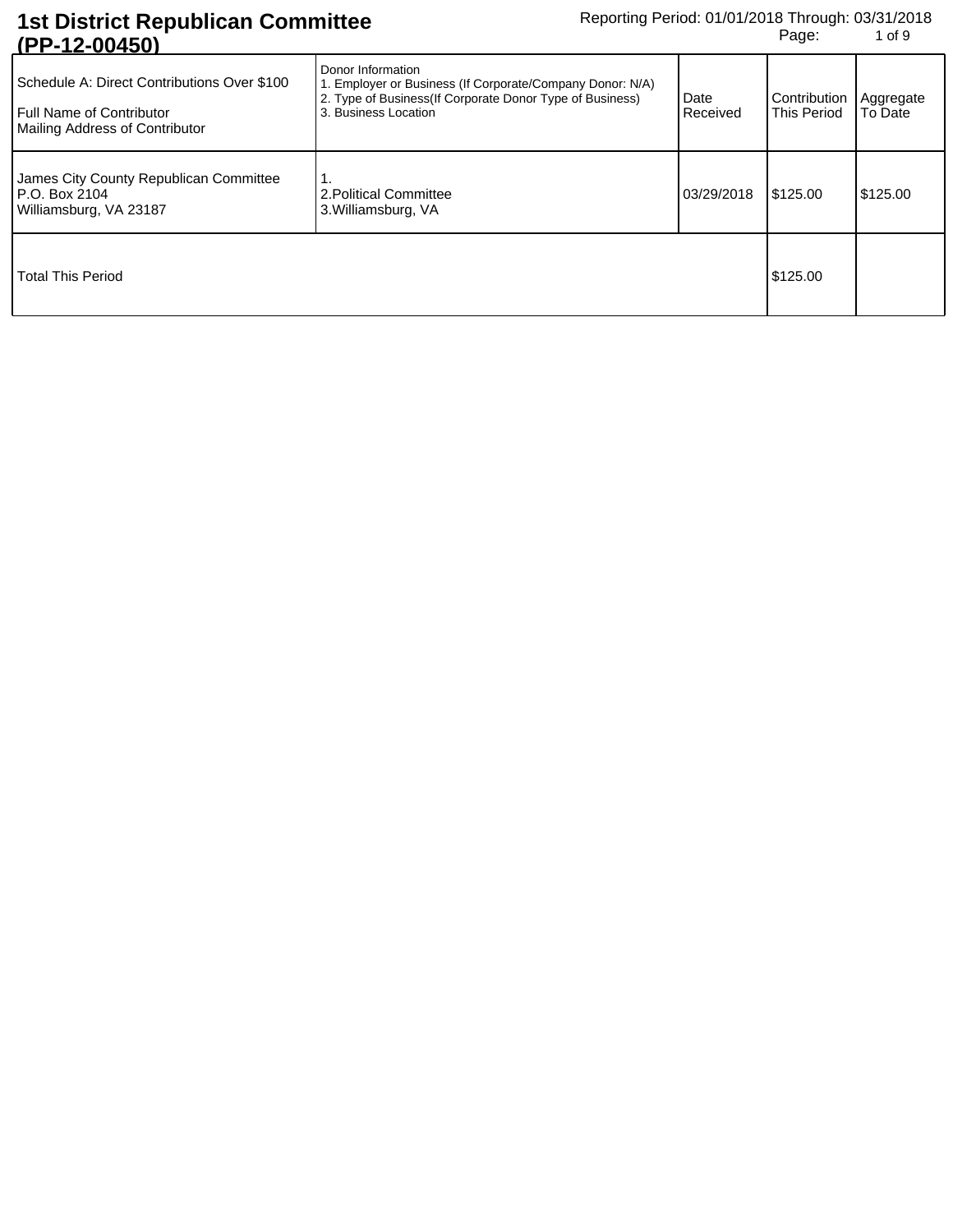No Schedule B results to display.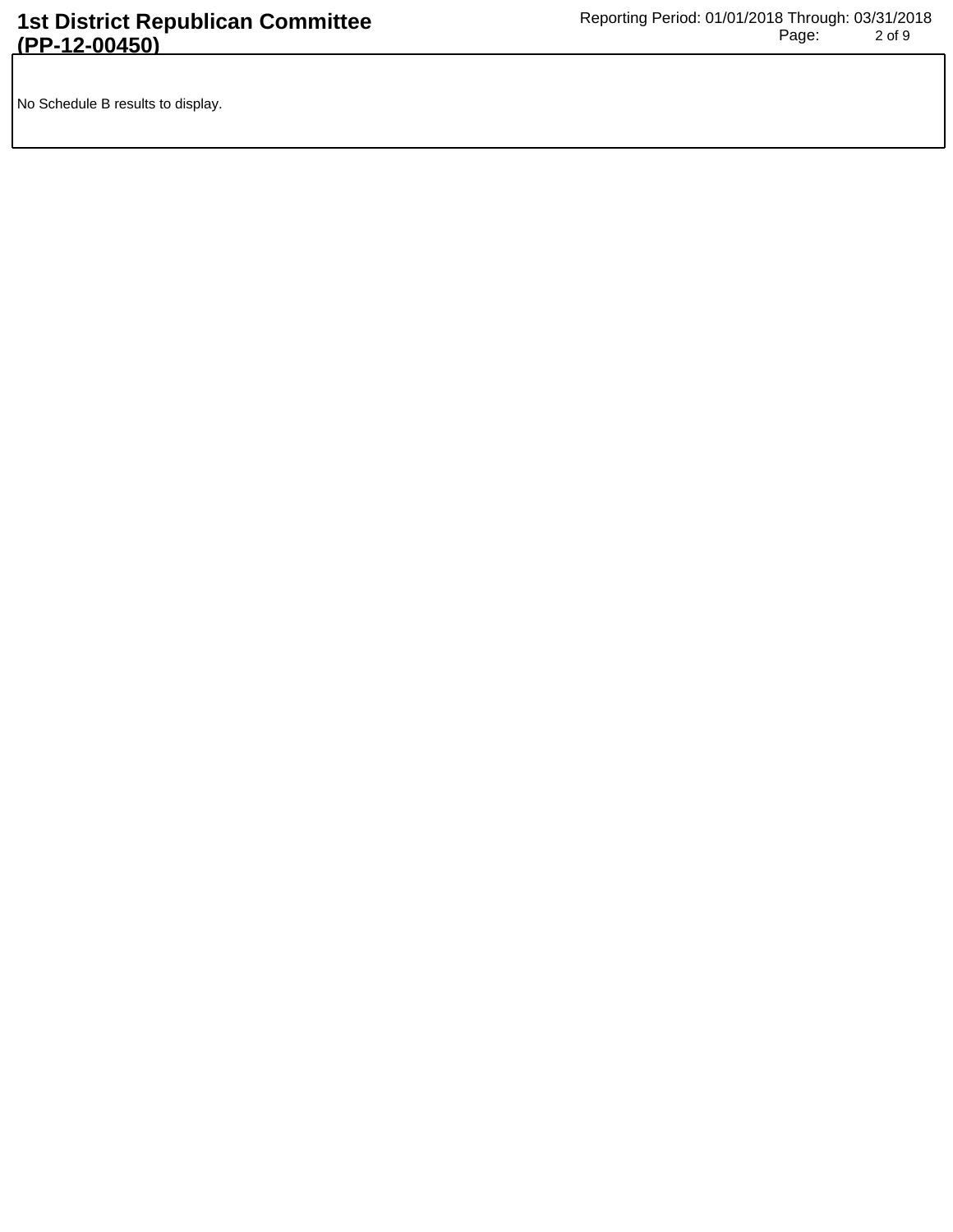No Schedule C results to display.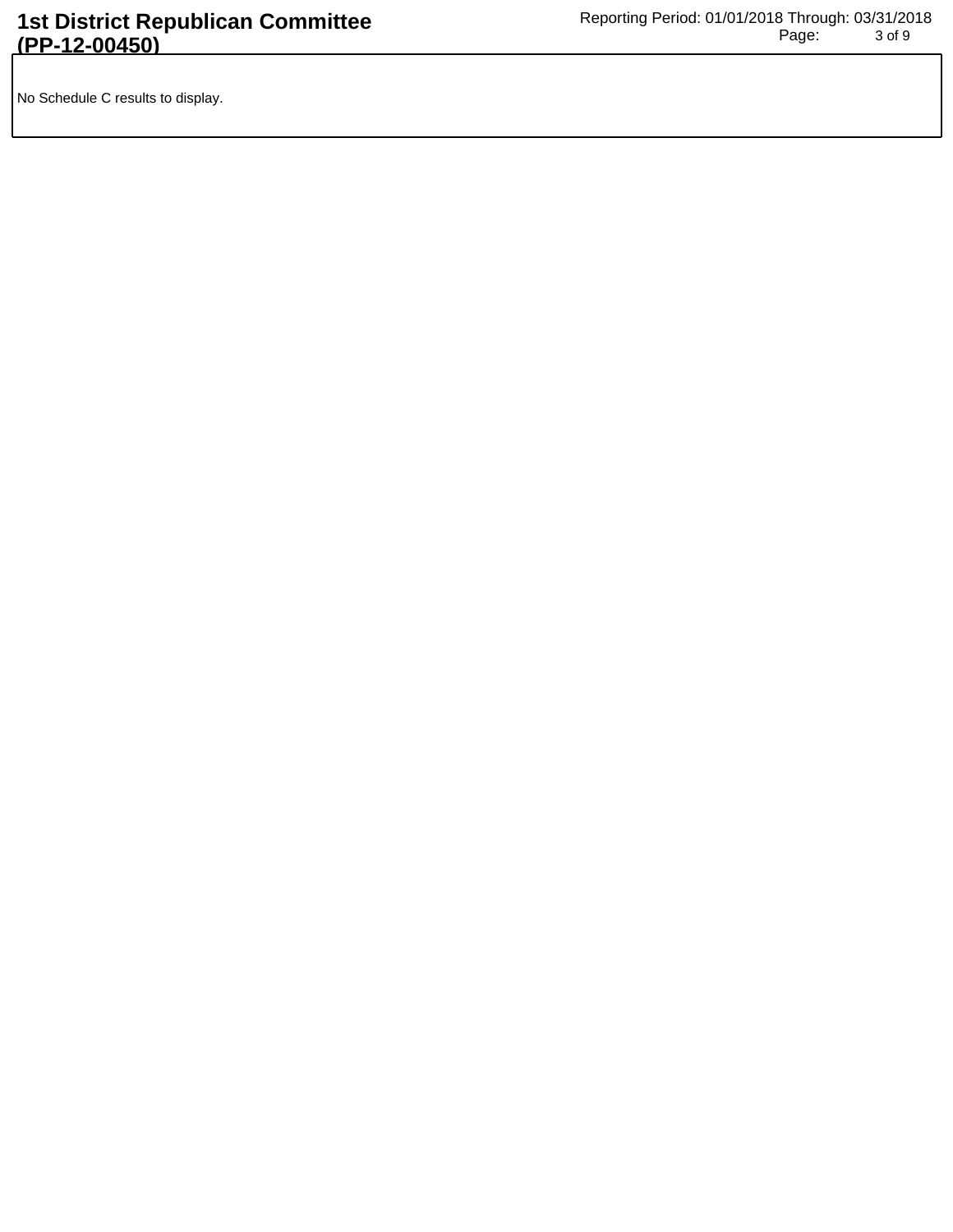| U I TIZTUUTJUI                                                    |                           |                                                 |                        |                |
|-------------------------------------------------------------------|---------------------------|-------------------------------------------------|------------------------|----------------|
| Schedule D: Expenditures<br>Person or Company Paid and Address    | Item or Service           | Name of<br>Person<br>Authorizing<br>Expenditure | Date of<br>Expenditure | Amount<br>Paid |
| Stefl, Heather<br>195 Cool Breeze Way<br>Fredericksburg, VA 22406 | <b>Envelopes for Dues</b> | Bob Watson 101/11/2018                          |                        | \$30.12        |
| Travelers<br>P.O. Box 660317<br>Dallas, TX 75266-0317             | Yearly Insurance          | Heather<br>Stefl                                | 01/18/2018             | \$337.00       |
| Total This Period                                                 |                           |                                                 |                        | \$367.12       |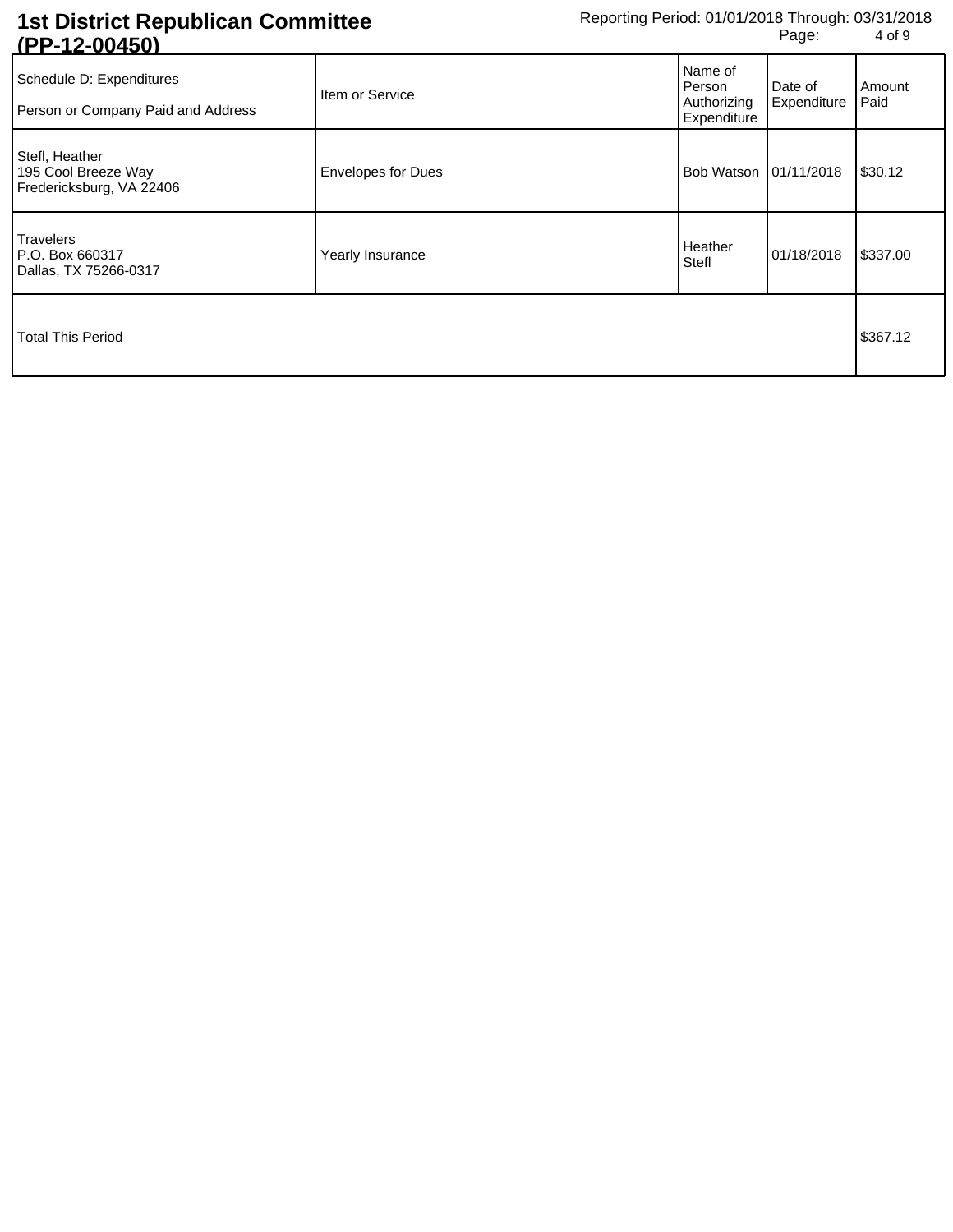| No Schedule E-1 results to display. |  |
|-------------------------------------|--|
|                                     |  |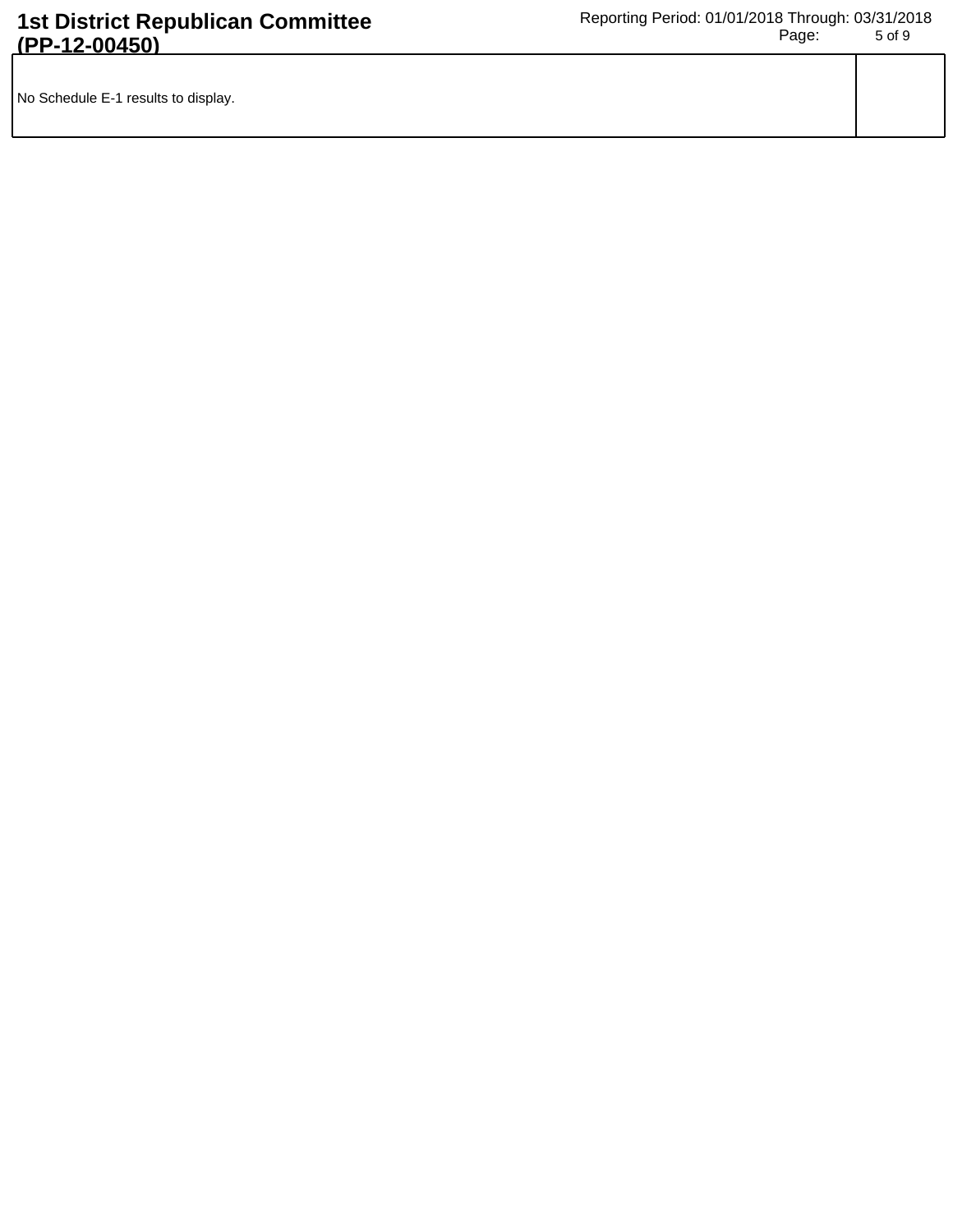| No Schedule E-2 results to display. |  |
|-------------------------------------|--|
|                                     |  |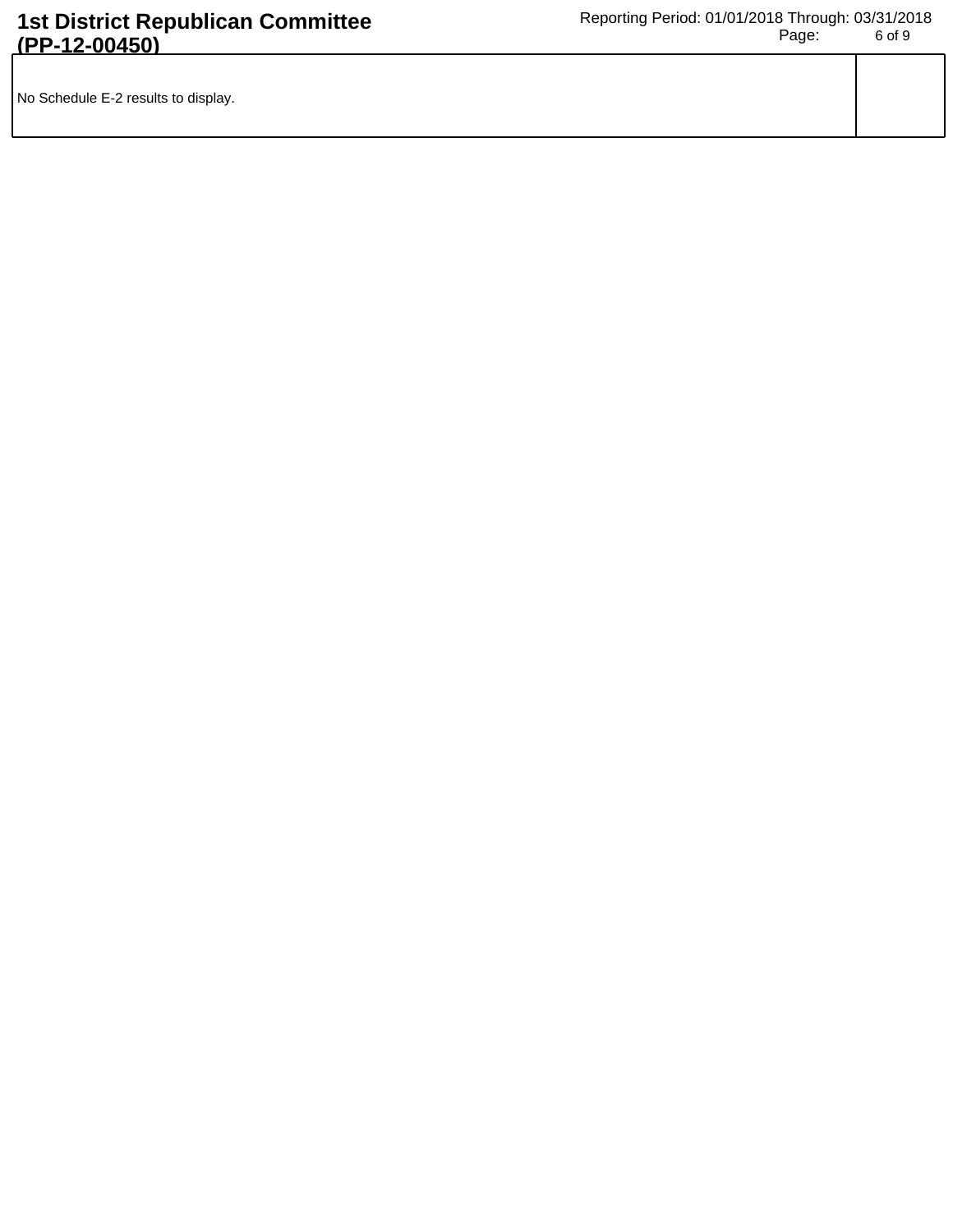No Schedule F results to display.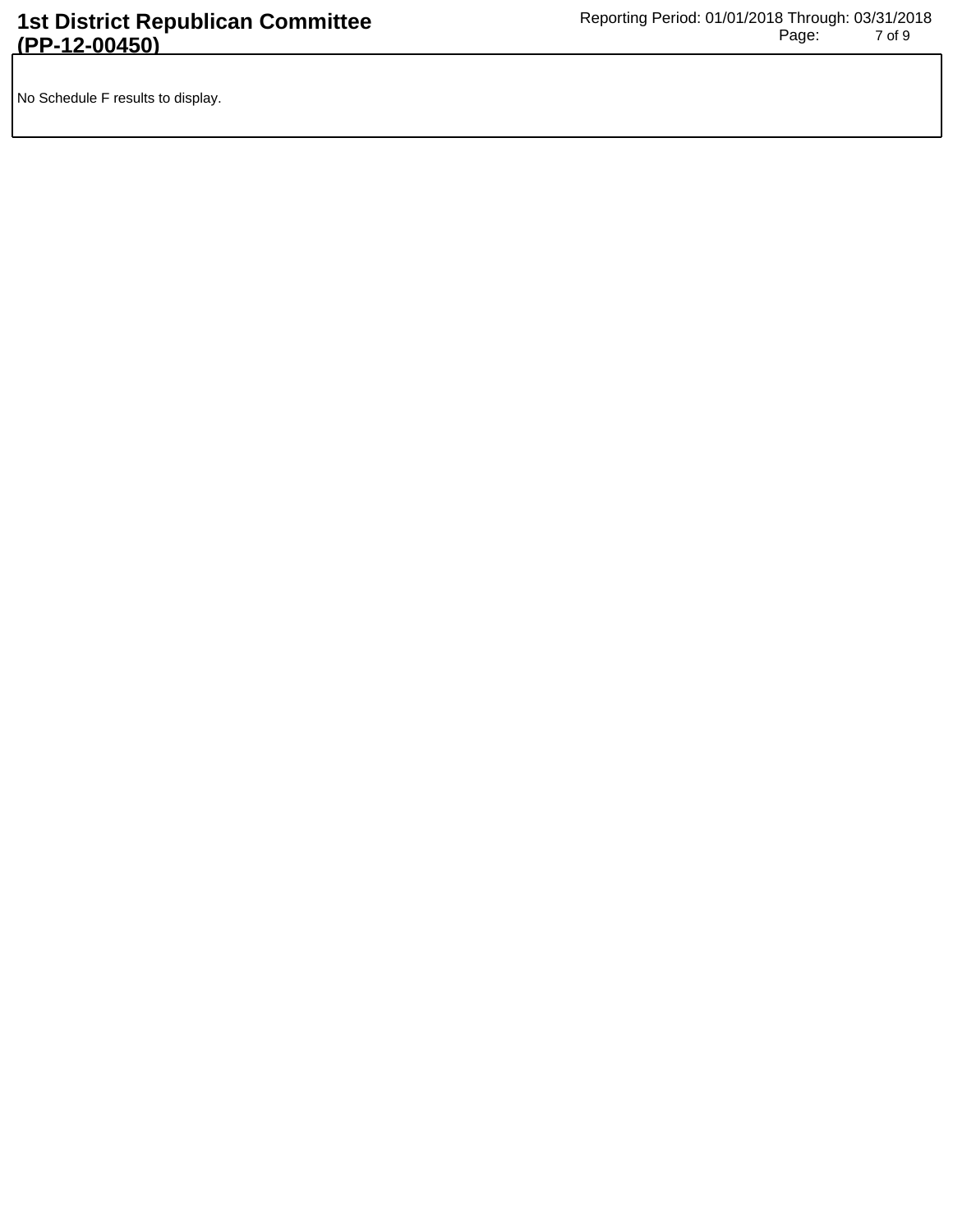| <u>ULLE VUTVU</u><br><b>Schedule G: Statement of Funds</b>     | Number of<br><b>Contributions</b> | <b>Amount</b> |          |
|----------------------------------------------------------------|-----------------------------------|---------------|----------|
| <b>Contributions Received This Period</b>                      |                                   |               |          |
| 1. Schedule A [Over \$100]                                     | 1                                 | \$125.00      |          |
| 2. Schedule B [Over \$100]                                     | 0                                 | \$0.00        |          |
| 3. Un-itemized Cash Contributions [\$100 or less]              | 6                                 | \$275.00      |          |
| 4. Un-itemized In-Kind Contributions [\$100 or less]           | 0                                 | \$0.00        |          |
| 5. Total                                                       | 7                                 |               | \$400.00 |
| <b>Bank Interest, Refunded Expenditures and Rebates</b>        |                                   |               |          |
| 6. Schedule C [also enter on Line 17b on Schedule H]           |                                   |               | \$0.00   |
| <b>Expenditures Made This Period</b>                           |                                   |               |          |
| 7. Schedule B [From line 2 Above]                              |                                   | \$0.00        |          |
| 8. Un-itemized In-Kind contributions [From line 4 Above]       |                                   | \$0.00        |          |
| 9. Schedule D [Expenditures]                                   |                                   | \$367.12      |          |
| 10. Total [add lines 7, 8 and 9]                               |                                   |               | \$367.12 |
| <b>Reconciliation of Loan Account</b>                          |                                   |               |          |
| 11. Beginning loan balance [from line 15 of last report]       |                                   | \$0.00        |          |
| 12. Loans received this period [from Schedule E-Part 1]        |                                   | \$0.00        |          |
| 13. Subtotal                                                   |                                   |               | \$0.00   |
| 14. Subtract: Loans repaid this period [from Schedule E-Part2] |                                   | \$0.00        |          |
| 15. Ending loan balance                                        |                                   |               | \$0.00   |